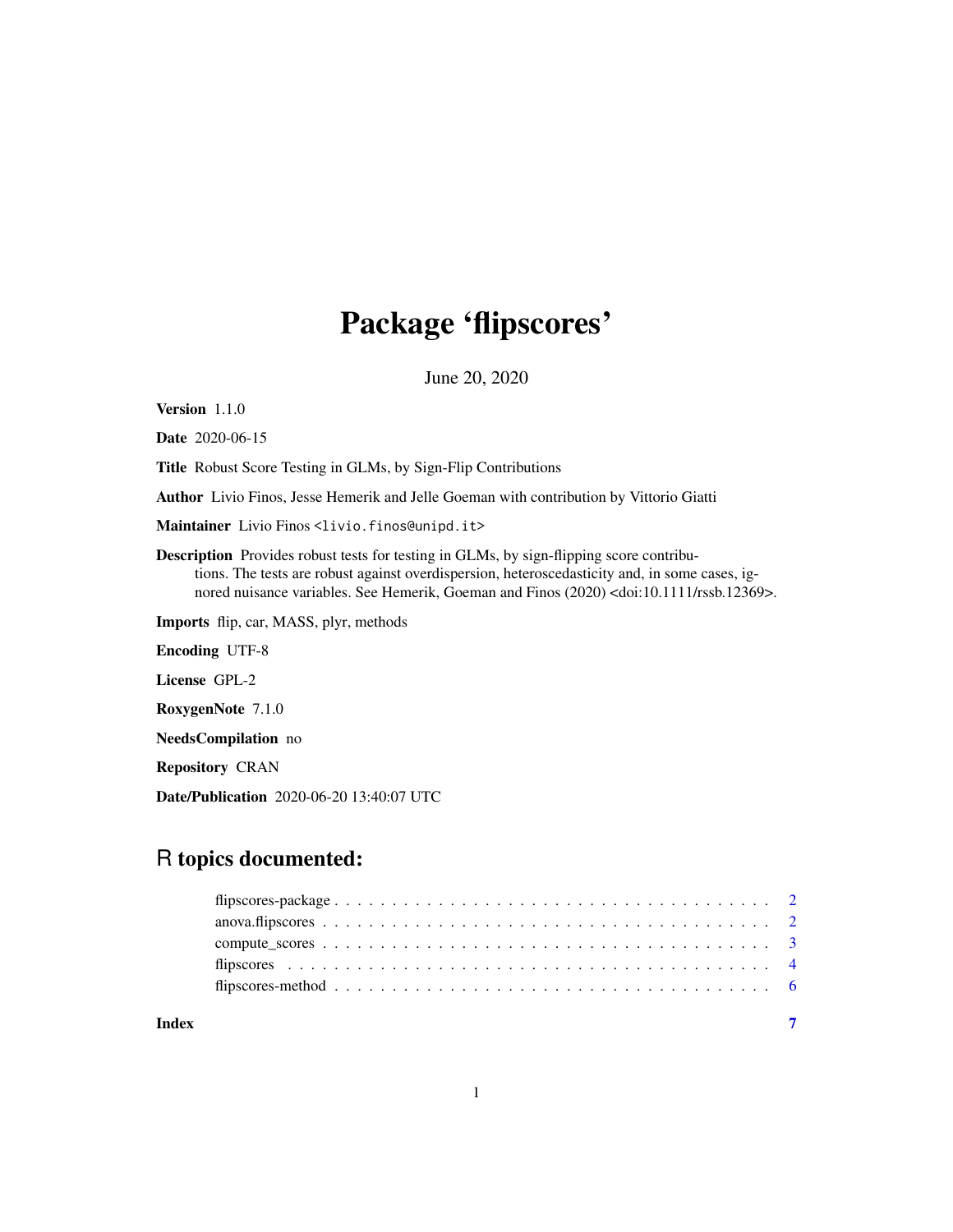<span id="page-1-0"></span>flipscores-package *Robust Score Testing in GLMs, by Sign-Flip Contributions*

# Description

It provides robust tests for testing in GLMs, by sign-flipping score contributions. The tests are often robust against overdispersion, heteroscedasticity and, in some cases, ignored nuisance variables.

### Author(s)

Livio Finos, Jelle Goeman and Jesse Hemerik, with contribution of Vittorio Giatti.

#### Examples

```
set.seed(1)
dt=data.frame(X=rnorm(20),
   Z=factor(rep(LETTERS[1:3],length.out=20)))
dt$Y=rpois(n=20,lambda=exp(dt$X))
mod=flipscores(Y~Z+X,data=dt,family="poisson",score_type = "effective")
summary(mod)
# Anova test
anova(mod)
# or
mod0=flipscores(Y~Z,data=dt,family="poisson",score_type = "effective")
anova(mod0,mod)
# and
mod0=flipscores(Y~X,data=dt,family="poisson",score_type = "effective")
anova(mod0,mod)
```
<span id="page-1-1"></span>anova.flipscores *anova.flipscores*

#### Description

This is the anova method for flipscores object. Importantly it allow for type III deviance decomposition as in car:: Anova.

### Usage

```
## S3 method for class 'flipscores'
anova(
 object,
 model1 = NULL,score_type = "orthogonalized",
  n_flips = 5000,
  type = 3,
```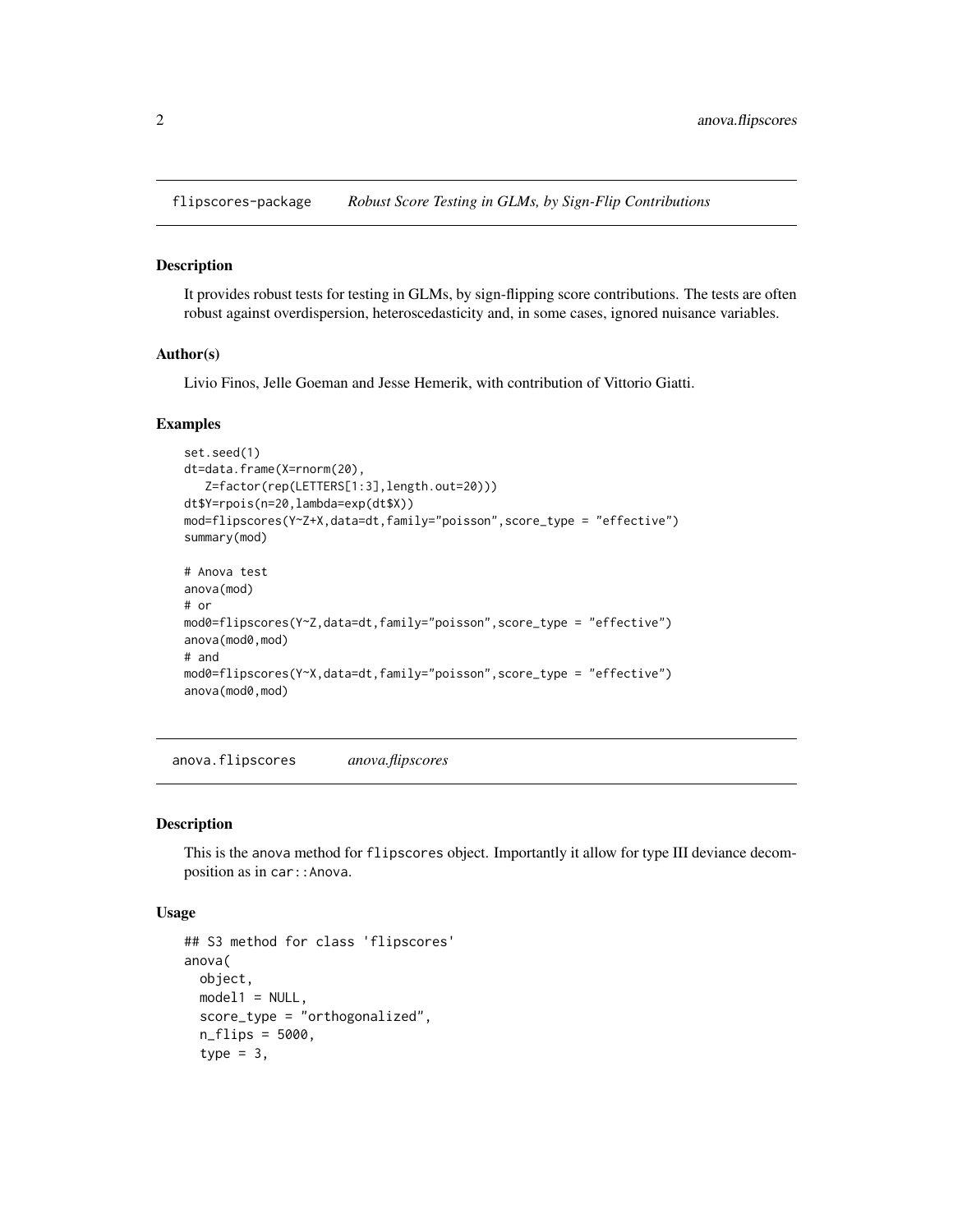<span id="page-2-0"></span> $id = NULL,$ ...  $\lambda$ 

# Arguments

| object     | (the object) glm (or flipscores) object with the model under the null hypothe-<br>sis ( <i>i.e.</i> the covariates, the nuisance parameters).                                                                                                                                                                           |
|------------|-------------------------------------------------------------------------------------------------------------------------------------------------------------------------------------------------------------------------------------------------------------------------------------------------------------------------|
| model1     | a glm (or flipscores) or a matrix (or vector). If it is a glm object, it has the<br>model under the alternative hypothesis. The variables in model1 are the same<br>variables in object plus one or more variables to be tested. Alternatively, if<br>model1 is a matrix, it contains the tested variables column-wise. |
| score_type | The type of score that is computed. It can be "orthogonalized", "effective" or<br>"basic". Default is "orthogonalized". "effective" and "orthogonalized" take into<br>account the nuisance estimation.                                                                                                                  |
| n_flips    | The number of random flips of the score contributions. When n_flips is equal<br>or larger than the maximum number of possible flips (i.e. n^2), all possible flips<br>are performed. Default is 5000.                                                                                                                   |
| type       | type of test, "I", "III", 1, or 3. Roman numerals are equivalent to the correspond-<br>ing Arabic numerals.                                                                                                                                                                                                             |
| id         | a vector identifying the clustered observations. If NULL (default) observa-<br>tions are assumed to be independent. NOTE: if object is a flipscores and<br>model\$id is not NULL, this is considered in the inference.                                                                                                  |
| $\ddots$   | other parameters allowed in stats::anova.                                                                                                                                                                                                                                                                               |

# Examples

```
set.seed(1)
dt=data.frame(X=rnorm(20),
   Z=factor(rep(LETTERS[1:3],length.out=20)))
dt$Y=rpois(n=nrow(dt),lambda=exp(dt$X*(dt$Z=="C")))
mod0=flipscores(Y~Z+X,data=dt,family="poisson",score_type = "effective")
summary(mod0)
anova(mod0)
mod1=flipscores(Y~Z*X,data=dt,family="poisson",score_type = "effective")
```

```
anova(mod0,model1 = mod1)
```
compute\_scores *compute\_scores*

# Description

Same usage as anova.glm. The parameter id is used too, if present in model0 (with priority) or in model1.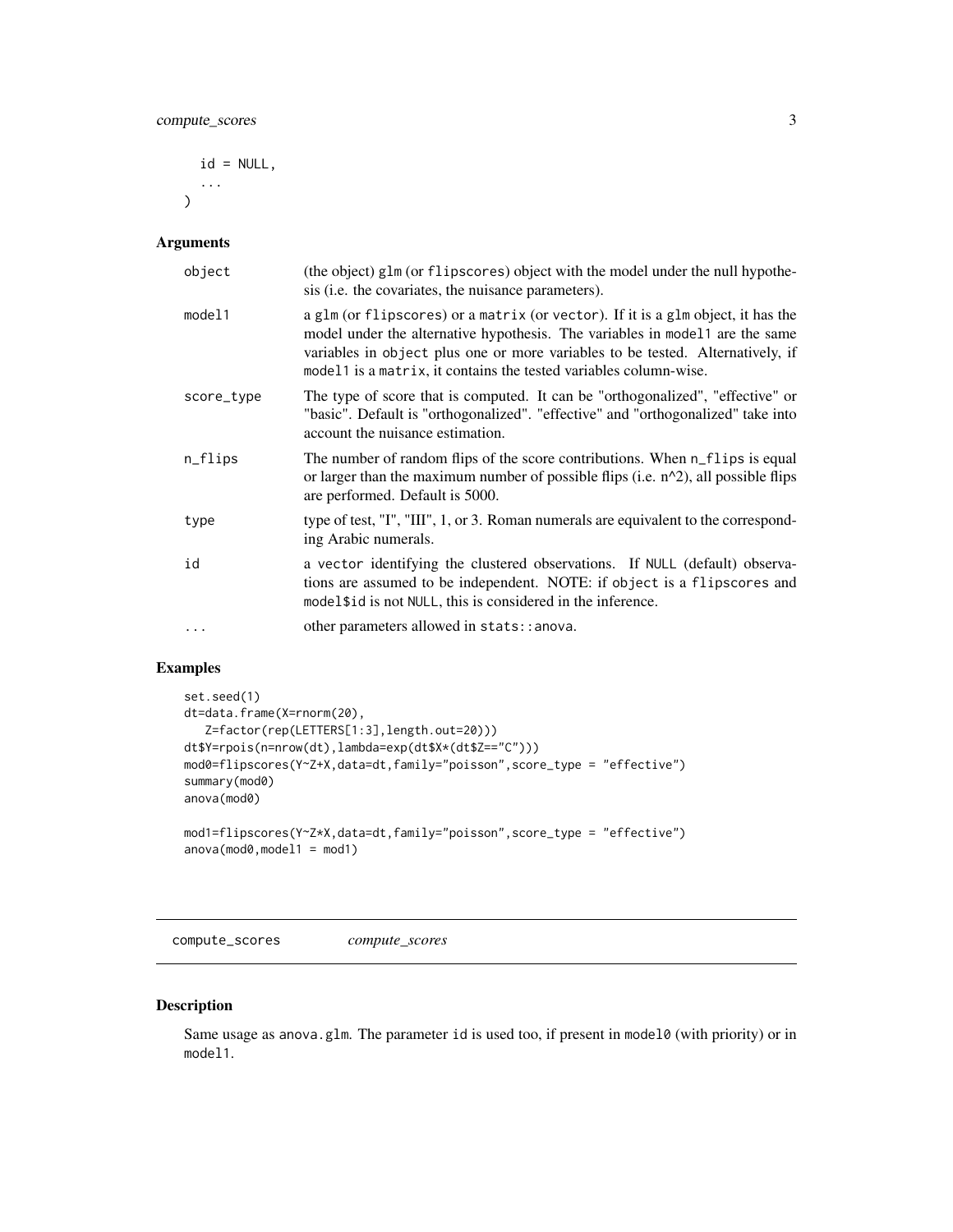### <span id="page-3-0"></span>Usage

compute\_scores(model0, model1, score\_type = "orthogonalized")

### Arguments

| model0     | a g1m object with the model under the null hypothesis (i.e. the covariates, the<br>nuisance parameters).                                                                                                                                                                                                 |
|------------|----------------------------------------------------------------------------------------------------------------------------------------------------------------------------------------------------------------------------------------------------------------------------------------------------------|
| model1     | a glm or a matrix (or vector). If it is a glm object, it has the model under the<br>alternative hypothesis. The variables in model1 are the same variables in model0<br>plus one or more variables to be tested. Alternatively, if model 1 is a matrix, it<br>contains the tested variables column-wise. |
| score_type | The type of score that is computed. It is "orthogonalized", "effective" or "basic".<br>Default is "orthogonalized". "effective" and "orthogonalized" take into account<br>the nuisance estimation.                                                                                                       |

# Author(s)

Jesse Hemerik, Vittorio Giatti, Jelle Goeman and Livio Finos

### Examples

```
Z=rnorm(20)
X=Z+rnorm(20)
Y=rpois(n=20,lambda=exp(Z+X))
mod0=glm(Y~Z,family="poisson")
(scr0=compute_scores(model0 = mod0, model1 = X, score_type = "effective")
```
flipscores *Robust testing in GLMs, by sign-flipping score contributions*

# Description

Provides robust tests for testing in GLMs, by sign-flipping score contributions. The tests are often robust against overdispersion, heteroscedasticity and, in some cases, ignored nuisance variables.

# Usage

```
flipscores(formula, family, data, score_type,
n_flips=5000, alternative ="two.sided", id = NULL, ...)
```
### Arguments

| formula | see g1m function. |
|---------|-------------------|
| family  | see g1m function. |
| data    | see glm function. |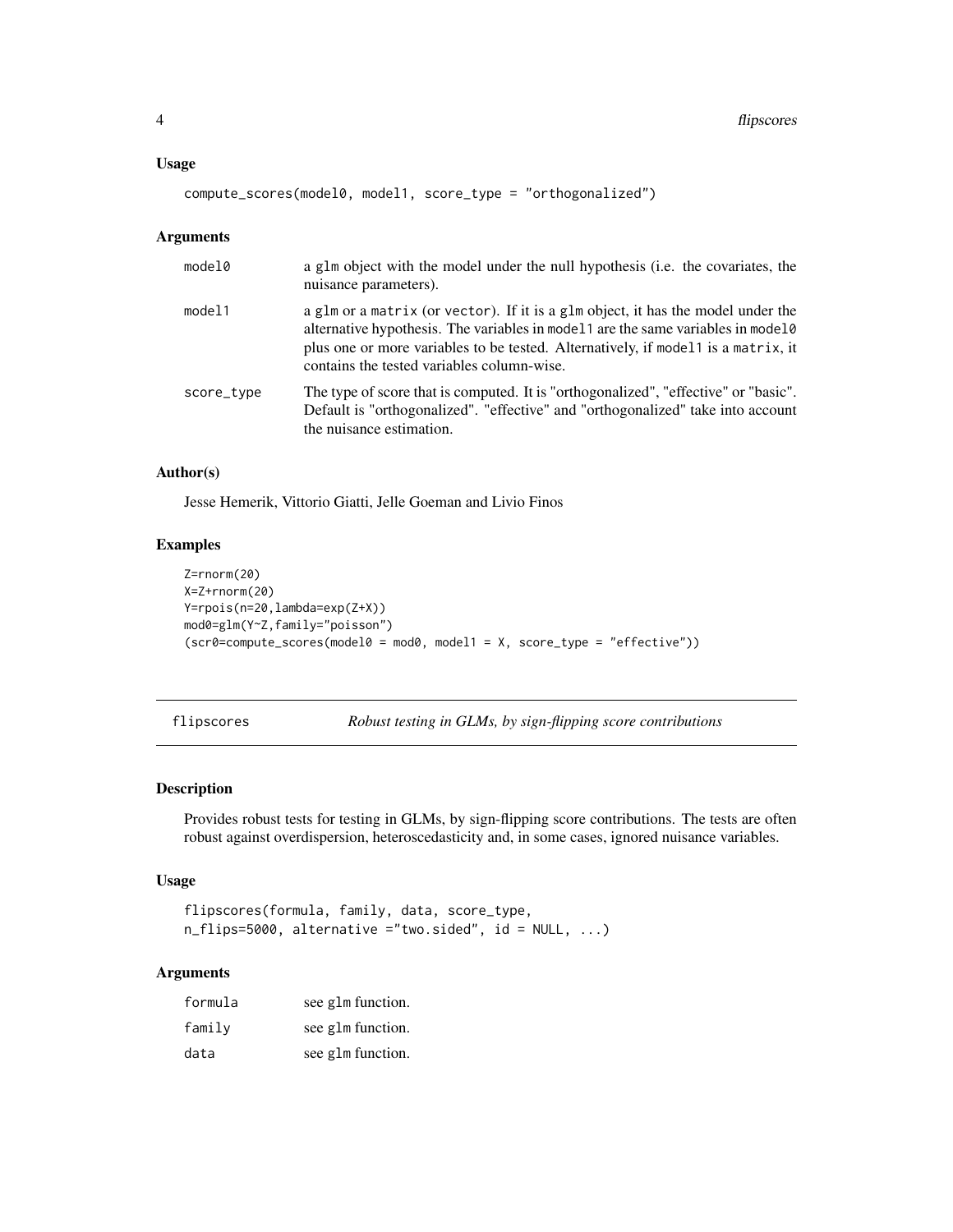#### <span id="page-4-0"></span>flipscores 5

| score_type  | The type of score that is computed. It can be "orthogonalized", "effective" or                                                                                                          |
|-------------|-----------------------------------------------------------------------------------------------------------------------------------------------------------------------------------------|
|             | "basic". Both "orthogonalized" and "effective" take into account the nuisance                                                                                                           |
|             | estimation and they provide the same test statistic. In case of small samples "ef-                                                                                                      |
|             | fective score" might have a slight anti-conservative behaviour. "orthogonalized"                                                                                                        |
|             | effective score" gives a solution for this issue. Note that in case of a big model                                                                                                      |
|             | matrix, the "orthogonalized" may take a long time.                                                                                                                                      |
| $n_{flips}$ | The number of random flips of the score contributions. When n_flips is equal<br>or larger than the maximum number of possible flips (i.e. $n^2$ ), all possible flips<br>are performed. |
| alternative | It can be "greater", "less" or "two.sided" (default)                                                                                                                                    |
| id          | a vector identifying the clustered observations. If NULL (default) observations<br>are assumed to be independent.                                                                       |
| $\ddots$ .  | see glm function.                                                                                                                                                                       |

# Details

flipscores borrow the same parameters from function glm (and glm.nb). See these helps for more details about parameters such as formula, data, family. Note: in order to use Negative Binomial family, family reference must have quotes (i.e. family="negbinom").

# Value

glm class object with sign-flip score test. See also the related functions (summary.flipscores, anova.flipscores, print.flipscores).

# Author(s)

Livio Finos, Vittorio Giatti, Jesse Hemerik and Jelle Goeman

# References

"Robust testing in generalized linear models by sign-flipping score contributions" by J.Hemerik, J.Goeman and L.Finos.

# See Also

[anova.flipscores](#page-1-1), [summary.flipscores](#page-5-1), [flip](#page-0-0)

# Examples

```
set.seed(1)
dt=data.frame(X=rnorm(20),
   Z=factor(rep(LETTERS[1:3],length.out=20)))
dt$Y=rpois(n=20,lambda=exp(dt$Z=="C"))
mod=flipscores(Y~Z+X,data=dt,family="poisson",score_type = "effective")
summary(mod)
```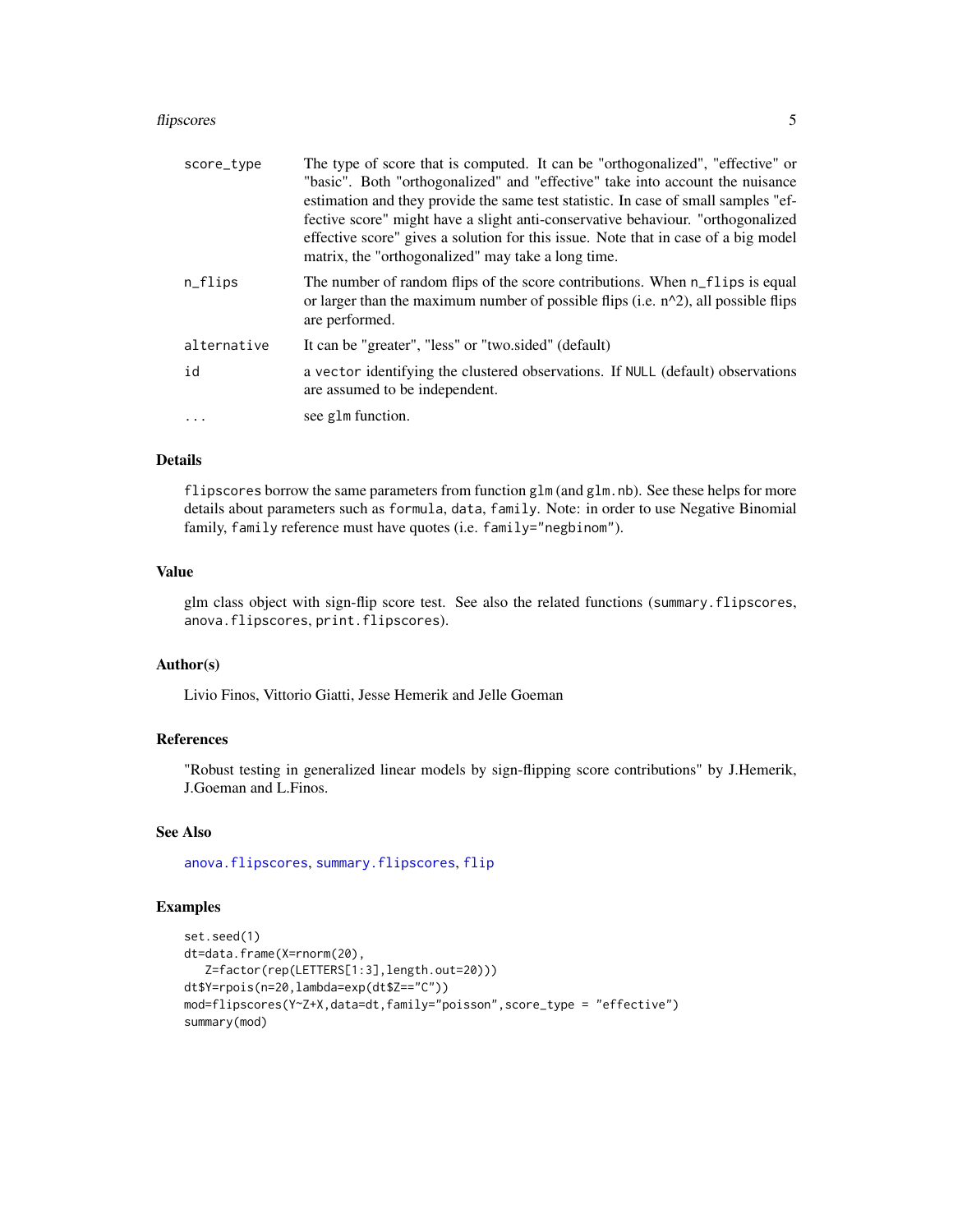<span id="page-5-0"></span>flipscores-method *Methods for flipscores objects*

# <span id="page-5-1"></span>Description

Methods for flipscores objects. The following are methods to extract and manipulate relevant information from a flipscores object.

# Usage

## S3 method for class 'flipscores'  $print(x, \ldots)$ 

## S3 method for class 'flipscores' summary(object, ...)

# Arguments

| $\boldsymbol{\mathsf{x}}$ | a flipscores object               |
|---------------------------|-----------------------------------|
| .                         | additional arguments to be passed |
| object                    | a flipscores object               |